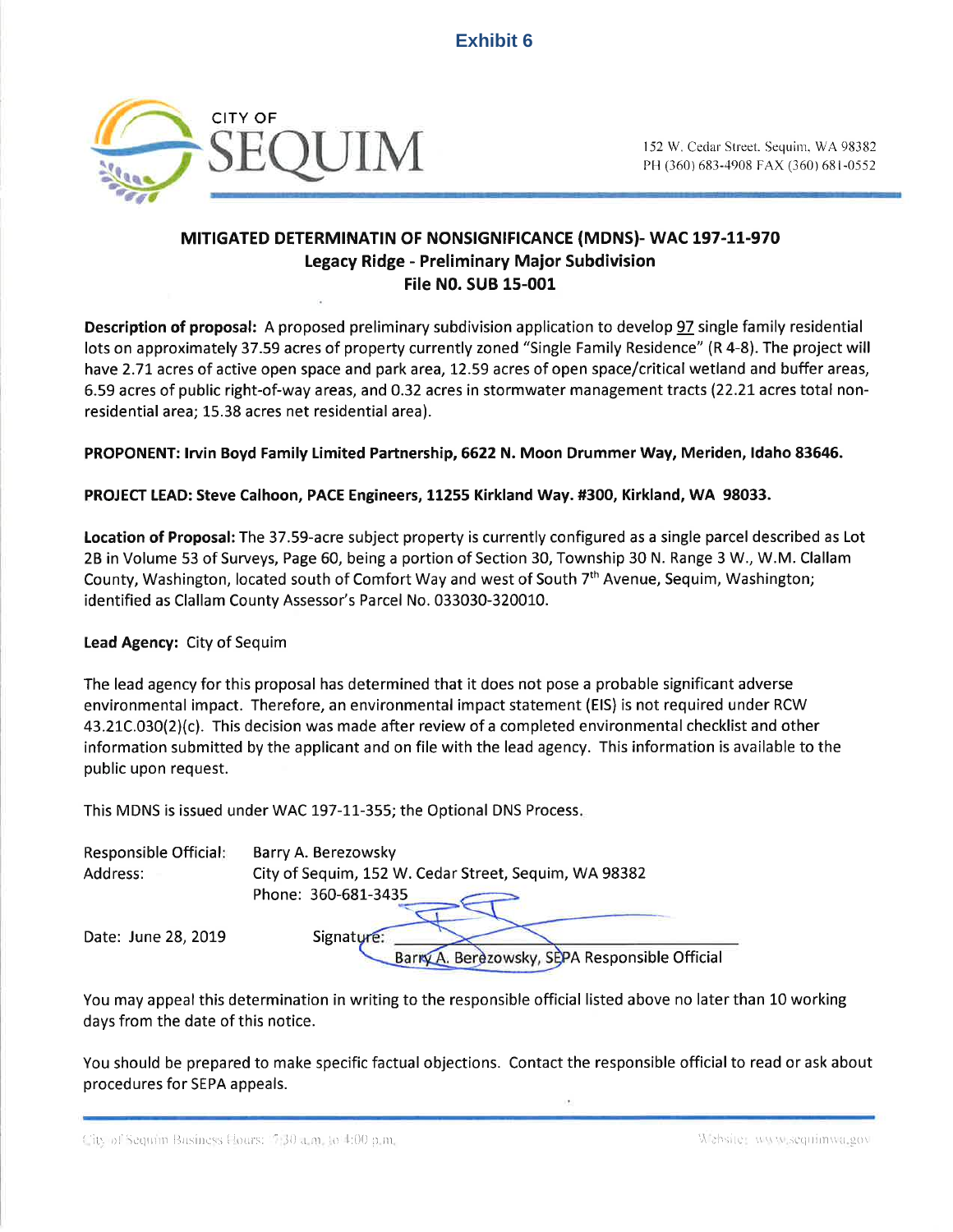### File SUB 15-001 - Legacy Ridge Preliminary Major Subdivision **SEPA Mitigation requirements**

### a **WATER QUALITY**

All site construction shall be conducted in compliance with the 2012 WSDOE Stormwater Manualfor Western Washington, as amended in 2014.

Erosion control measures must be in place prior to any clearing, grading, or construction. These control measures must be effective to prevent stormwater runoff from carrying soil and other pollutants into surface water or storm drains that lead to waters of the state. Sand, silt, clay particles, and soil will damage aquatic habitat and are considered to be pollutants. Any discharge of sediment-laden runoff or other pollutants to waters of the state is in violation of Chapter 90.48 RCW, Water Pollution Control, and WAC 173-2014, Water Quality Standards for Surface Waters of the State of Washington, and is subject to enforcement action.

The following construction activities require coverage under the Construction Stormwater General Permit:

- L. Clearing, grading and/or excavation that results in the disturbance of one or more acres and discharges stormwater to surface waters of the State; and
- 2. Clearing, grading and/or excavation on sites smaller than one acre that are part of a larger common plan of development or sale, if the common plan of development or sale will ultimately disturb one acre or more and discharge stormwater to surface waters of the State. This includes forest practices (including, but not limited to, class lV conversions) that are part of a construction activity that will result in the disturbance of one or more acres, and discharge to surface waters of the State; and
- 3. Any site construction activity discharging stormwater to waters of the State that Ecology
	- a) Determines to be a significant contributor of pollutants to waters of the State of Washington
	- b) Reasonably expects to cause a violation of any water quality standard.

If contamination is suspected, discovered, or occurs during the proposed SEPA action, testing of the potentially contaminated media must be conducted. lf contamination of soil or groundwater is readily apparent, or is revealed by testing, Ecology must be notified. Contact the Environmental Report Tracking System Coordinator for the Southwest Regional Office (SWRO) at (360) 407-6300. For assistance and information about subsequent cleanup and to identify the type of testing that will be required, contact Matthew Morris with the SWRO, Toxics Cleanup Program at (360) 407-7529.

lf there are known soil/ground water contaminants present on-site, additional information (including, but not limited to: temporary erosion and sediment control plans; stormwater pollution prevention plan; list of known contaminants with concentrations and depths found; a site map depicting the sample location(s); and additional studies/reports regarding contaminant(s)) will be required to be submitted.

You may apply online or obtain an application from Ecology's website at:

- City of Sequim Business Hours: 7:30 a.m. to 4:00 p.m. **In the Common Common Common Common Common Common Common Common Common Common Common Common Common Common Common Common Common Common Common Common Common Common Comm**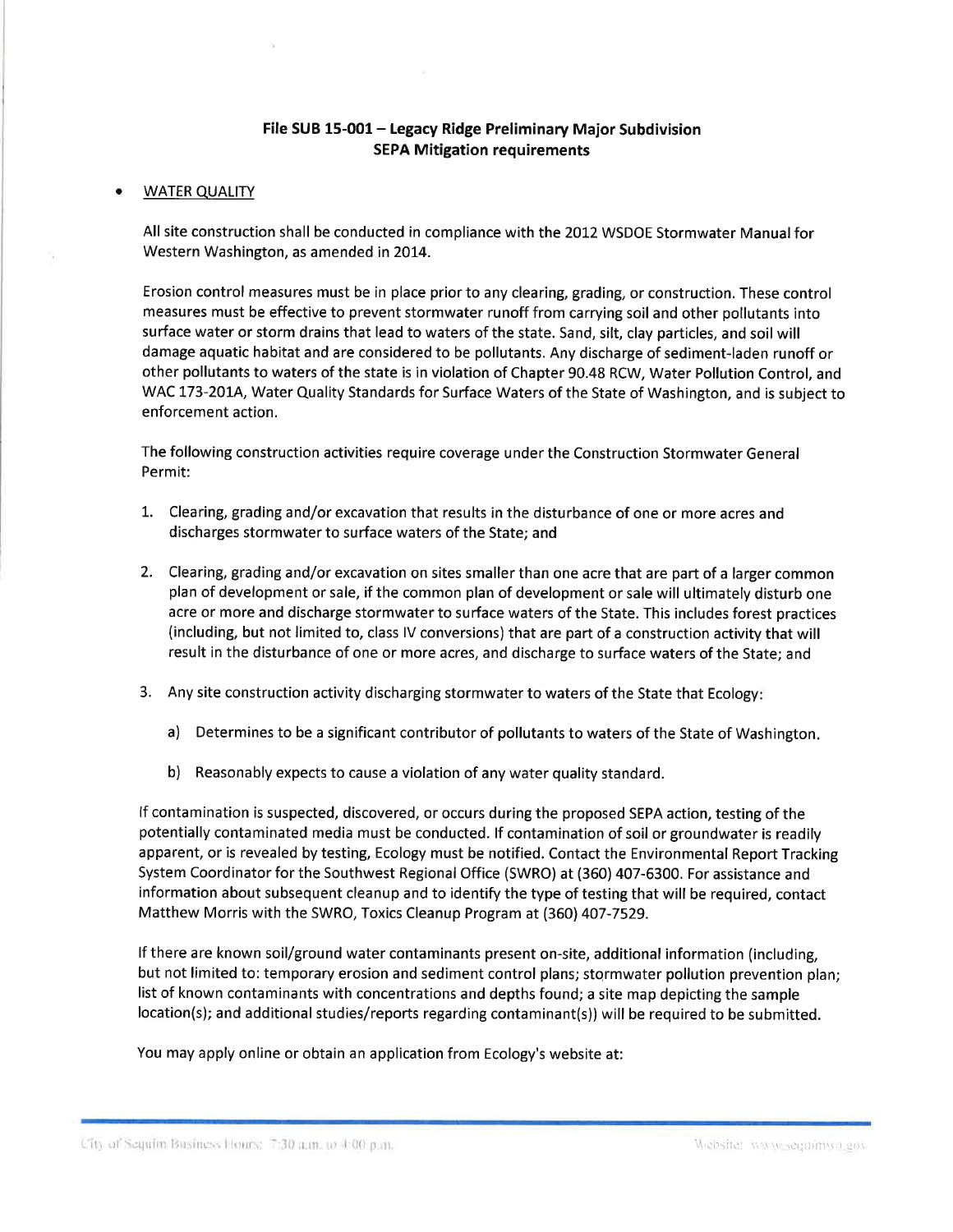http://www.ecy.wa.gov/programs/wq/stormwater/construction/ - Application. Construction site operators must apply for a permit at least 60 days prior to discharging stormwater from construction activities and must submit it on or before the date of the first public notice.

### $\bullet$ AIR

Potential air impacts shall be mitigated by watering the site as necessary, utilizing dust suppression options and techniques described in the WA Department of Ecology publication # 96-433, 2016.

### ENVIRION MEANTAL HEALTH-NOISE

To mitigate the potential for noise impacts to surrounding properties, construction activities through complete buildout of this proposed development shall be limited from 7:30 am to 7:00 pm Monday through Saturday.

### o ANIMALS

It shall be the responsibility of the applicant to take all necessary steps to prevent the incidental taking of protected species under the Endangered Species Act through habitat modification or degradation during the life of the project or development authorized by this permit or approval. The applicant shall notify the City through lts Public Works Director or designee and the Federal Agencies with responsibility for enforcement of the Endangered Species Act immediately, in the event of damage of degradation to Endangered Species habitat by or from the project or the development subject to this permit or approval. ln any such case, the applicant shall, at its sole cost and expense, take all action necessary to prevent the furtherance of the damage or degradation and to restore the habitat as required by the Federal, State, and local agencies with jurisdiction.

### **HISTORICAL AND CULTURAL RESOURCES**

ln response to Washington Department of Archaeology & Historic Preservation (DAHP) comments, the proponent shall work with the DAHP in performing an archaeological survey. While there are currently no known archaeological resources on this site, in the event archaeological artifacts are uncovered during construction, activity shall be halted immediately, and the State Historic Preservation Office and local Tribes shall be contacted. The applicant shall follow the applicable sections of the *Inadvertent* Archaeological and Historic Resources Discovery Plan for Sequim, WA (Copy available at the City of Sequim Department of Community Development).

### **TRANSPORTATION**

Prior to final subdivision approval, the applicant shall submit final construction plans for review and approval by the City of Sequim Public Works Department. ln accordance with SMC 17.20.040, the plan shall demonstrate to the satisfaction of the City engineer, that curb, gutter, sidewalk, trail connections, transit stops, streets, storm drainage, sanitary sewer lines, water lines and other utilities as required, will be installed at the expense of the applicant and meet city specifications and applicable ordinances.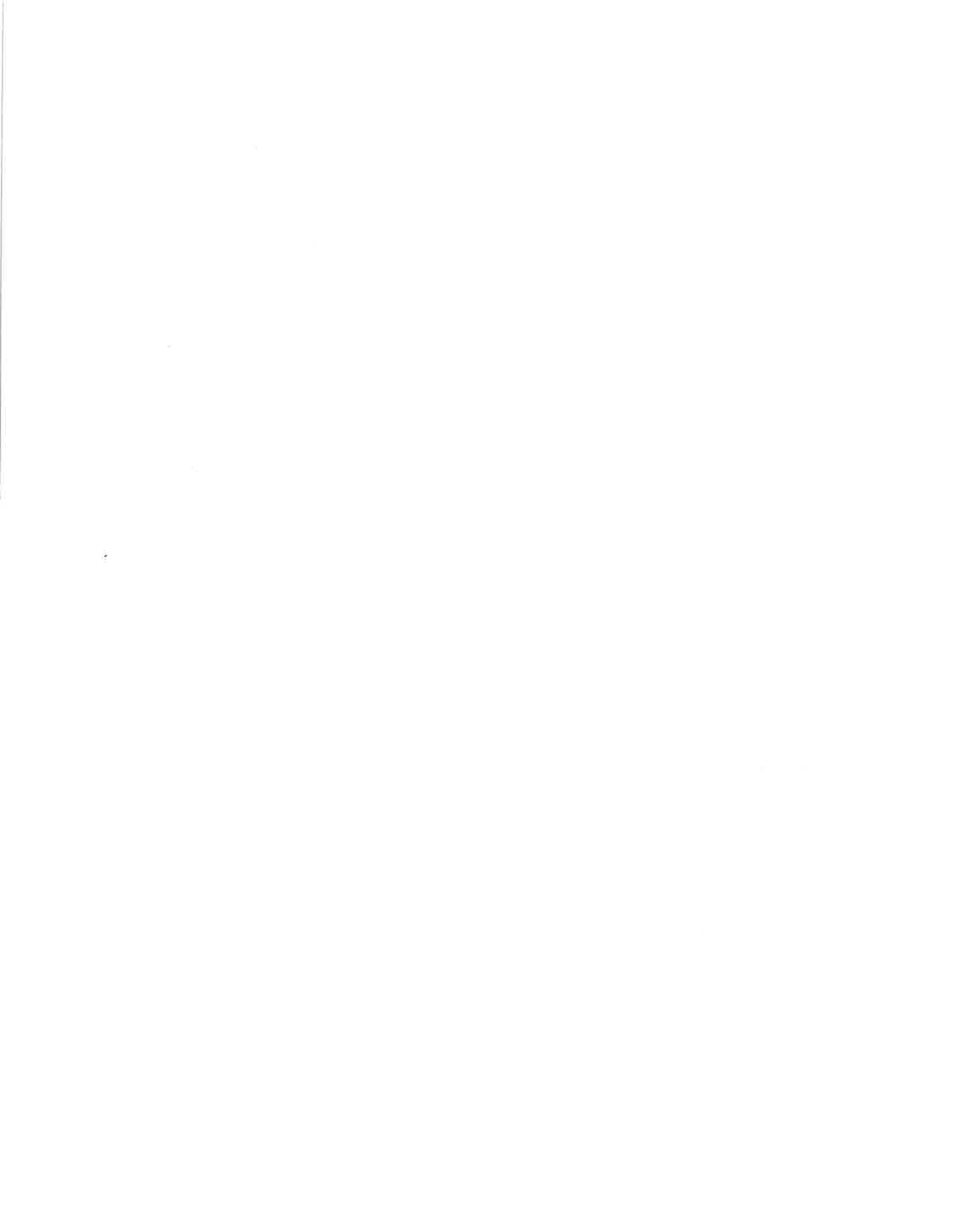### CITY OF SEQUIM - SEPA CHECKLIST

### A. BACKGROUND

1. Name of proposed project, if applicable:

Legacy Ridge 1, Subdivision

2. Name of applicant:

iDevelopNW

3. Address, phone number, and email of applicant

c/o PACE Engineers, lnc. 11255 Kirkland Way, Suite 300 Krkland, WA 98033

4. Name and address of designated contact person

Sfeve Calhoon, ASLA PACE Engineers, lnc. 11255 Kirkland Way, Suite 300 Kirkland, WA 98033

5. Phone number and email of designated contact person

(425) 827-2014 stevec@paceenqrs.com

6. Date checklist prepared:

Revised January 2018

7. Agency requesting checklist:

City of Sequim

8. Proposed timing or schedule (including phasing, if applicable)

Preliminary Plat Approval in 2018 by City of Sequim.

- Preliminary plat approval 2019.
- 9. Do you have any plans for future additions, expansion, or further activity related to or connected with this proposal? lf yes, explain.

As of 2018, there are no plans for future additions, expansion, or further activity related to or connected with this proposal.

- 10. List any environmental information you know about that has been prepared, or will be prepared, directly related to this proposal.
	- Concur with Checklist. TW 1. Critical Areas Study and Buffer Mitigation Plan
	- 2. Geotechnical Reports
	- 3. Traffic lmpact Analysis
	- 4. Preliminary Storm Drainage Report
	- 5. Cultural Resources Review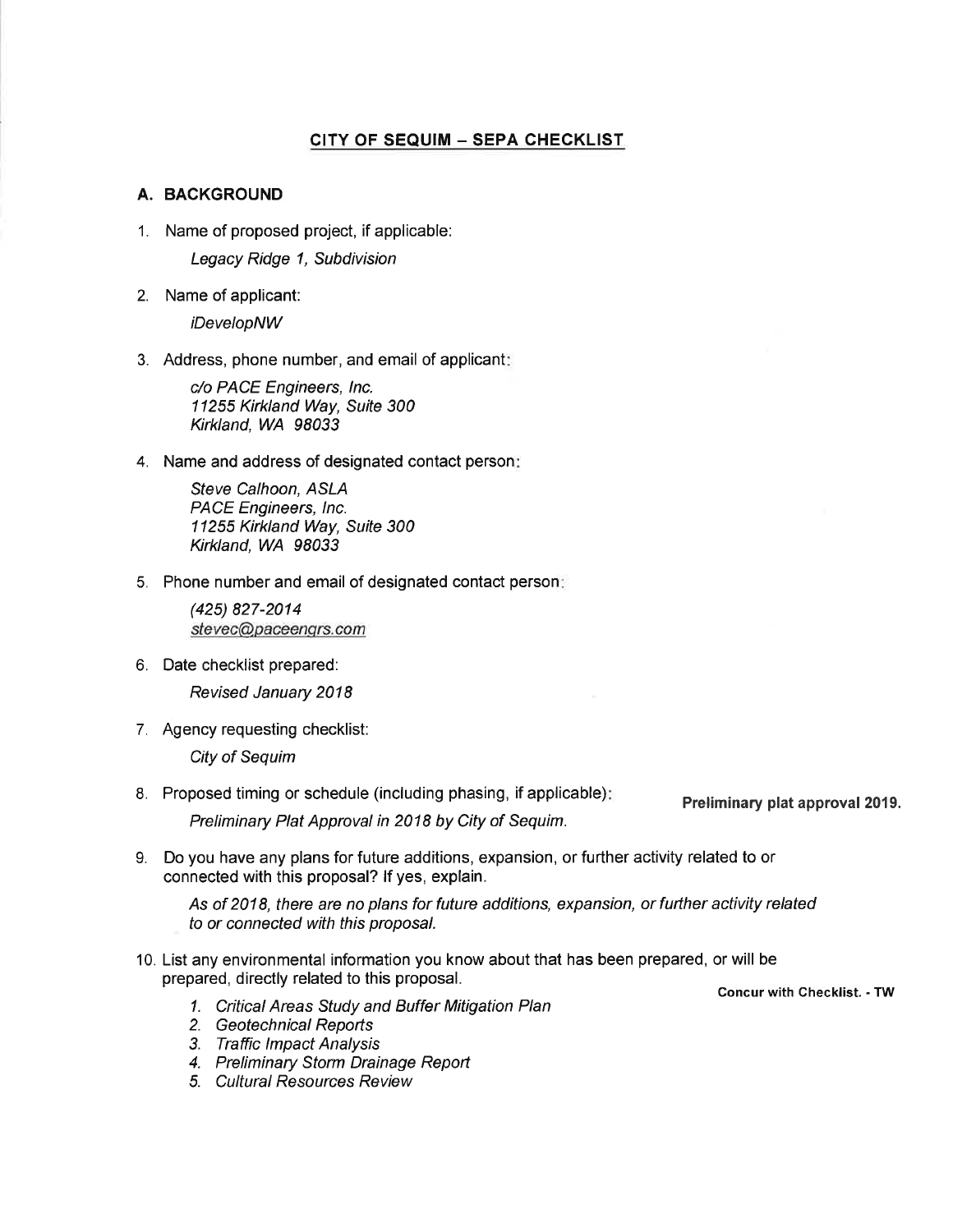11. Do you know whether applications are pending for governmental approvals of other proposals directly affecting the property covered by your proposal? lf yes, explain.

NO. Concur with Checklist. - TW

12. List any governmental approvals or permits that will be needed for vour orooosal. if known.

1. Land Use Approval, Preliminary Plat, City of Sequim. ::: construction activities related to

# infrastructure installation,

13. Give a brief complete description of your proposal, including the proposed uses and the size of the project and site. There are several questions later in this checklist that ask you to describe certain aspects of your proposal. You do not need to repeat those answers on this page.

Proposal is to receive land use approval to develop up to 97 single family lots in the form of a residential neighborhood with supportive parks, as well as supporting urban utility services. Concur with Checklist. - TW Services. Concur with Checklist. - TW Services.

14. Project location including: Street address (if any); township, range, section (if known) assessor's parcel number and any other information needed for sufficient location identification.

Address: 7<sup>th</sup> Avenue South and Reservoir Road Parcel No: 033030-320010 & 043025410070 STR: The NW  $\frac{1}{4}$  of the SW  $\frac{1}{4}$  and the SW  $\frac{1}{4}$  of the NW  $\frac{1}{4}$  and the SE  $\frac{1}{4}$  of the SW  $\frac{1}{4}$  of Section 20, Township 30N, Range 3W WM. Goncur with Checklist. - TW

### B. ENVIRONMENTAL ELEMENTS

### 1. EARTH

a General description of the site (circle one): Flat, **rolling**, hilly, **steep slopes**, mountainous<br>[other]...

Rolling pasture/grassland generally slopes to the northwest at an average grade of 5-10%, with a 70' high escarpment forming the western margin of the development area.

b. What is the steepest slope on the site (approximate % slope): Concur with Checklist. - TW

The northwest portion of the property has slopes exceeding 3:1 (33%). Concur with Checklist. - TW

c. What general types of soils are found on the site (for example, clay, sand, gravel, peat, muck)? lf you know the classification of agricultural soils, specify them and note any prime farmland.

Soils in the development area (the upland terrace) are generally silty glacial till. Soils in the stormwater management area (the lower valley) are gravel and boulders covered by a<br>Clallam gravelly sandy loam, 0 to 15 percent slopes<br>USDA Soil Survey). - TW

d. Are there surface indications or history of unstable soils in the immediate vicinity? lf so, The escarpment along the west boundary of the property are treated as landslide and erosion hazard areas which are regulated

None found by geotechnical engineer. by the City's critical areas code. - TW

e. Describe the purpose, type, and approximate quantities of any filling or grading proposed. lndicate source of fill.

PhP13U3480.00 Boyd FLP Prelim Plat/OUTPUT City of Sequint/2018-01-25 Resupmittal/6, SEPA Checklist Revised January 2018.docx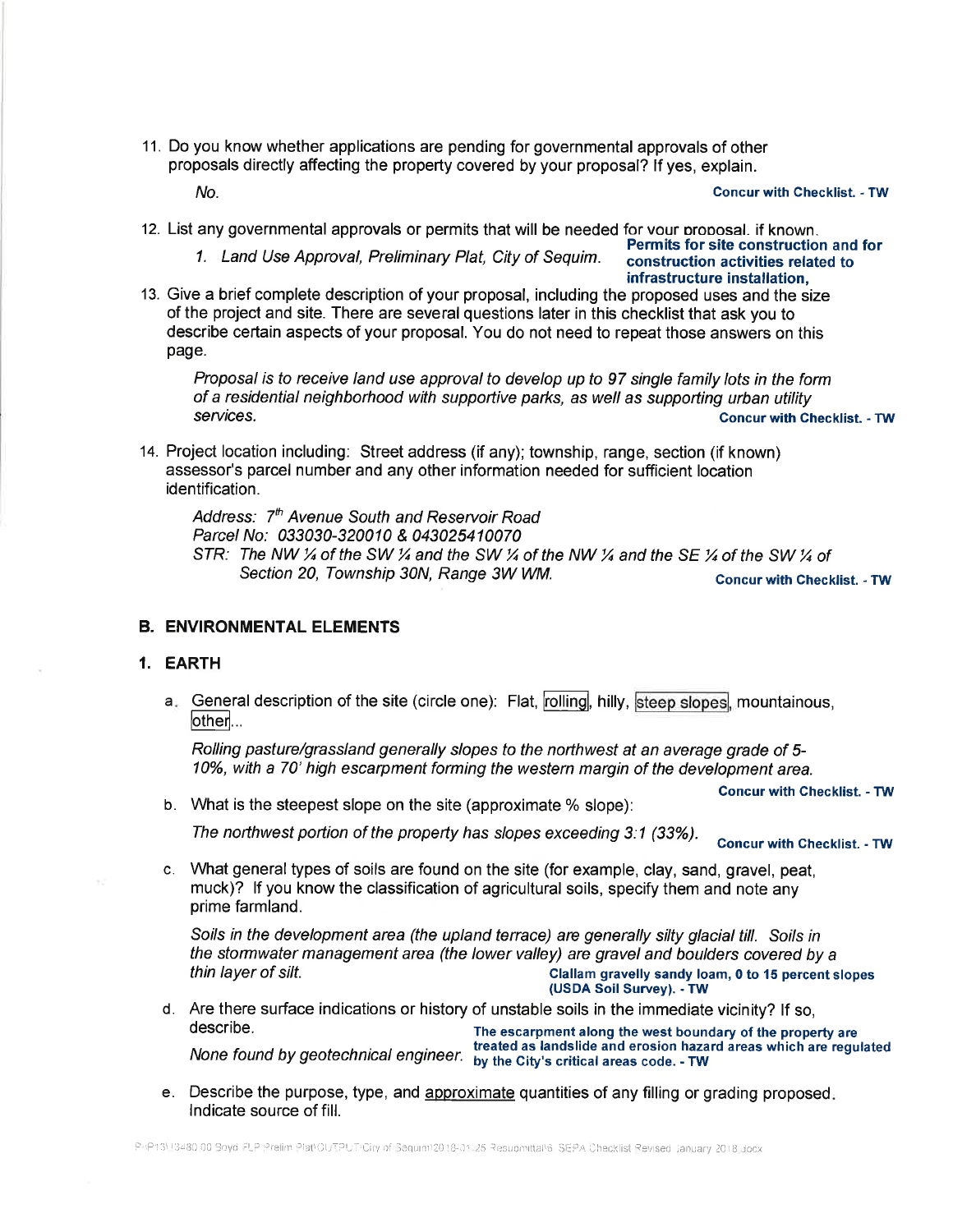Subdivision and Strom water Ponds Cut: 35,500 CY Fill: 52,900 CY Fill material would be obtained locally by the contractor. The goal is to develop construction plans to be in "Balance" of Cut and Fill, thereby reducing the need for import of material. Concur with Checklist - TW

f. Could erosion occur as a result of clearing, construction, or use? lf so, generally **Concur with Checklist - TW** 

Best Management Practices (BMPs) would be used to minimize and control erosion during clearing and grading. Exposed surfaces would be covered and stabilized.

g. About what percent of the site will be covered with impervious surfaces after project<br>construction (for example asphalt or buildings)?<br>Concur with Checklist - TW construction (for example, asphalt or buildings)?

Approximately 30%.

h. Proposed measures to reduce or control erosion, or other impacts to earth, if any:

Erosion protection measures would be enforced to reduce damage. Measures include staking clearing limits, establish a construction entrance including fencing of wetlands, covering storage piles, silt fencing, straw or mulch cover, etc. Compliance with the Western Washington<br>Stormwater Management Manual, 2012

**2.** AIR **Edition as amended in 2014 will be sufficient 2.** AIR to mitigate potential impacts. - TW

a. What types of emissions to the air would result from the proposal (i.e., dust, automobile, odors, lndustrial wood smoke) during construction and when the project is completed? lf any, generally describe and give approximate quantities if known. Concur with Checklist - TW

Emissions typical of construction activity are likely during onsite construction.

b. Are there any off-site sources of emissions or odor that may affect your proposal? lf so, generally describe. local contracts of the contracts of the contracts of the contracts of the contracts of the contracts of the contracts of the contracts of the contracts of the contracts of the contracts of the contracts

None to our knowledge.

c. Proposed measures to reduce or control emissions or other impacts to air, if any

Equipment would implement acoustic mufflers and other similar measures.

To mitigate the potential for adverse impacts to air quality due to dust emissions during construction, the proponent shall employ the use of watering all dust generating surfaces a minimum of three times daily or more as needed during construction phase of the project. Alternative non-chemicaf methods would be considered for approval by the Gity of Sequim. - TW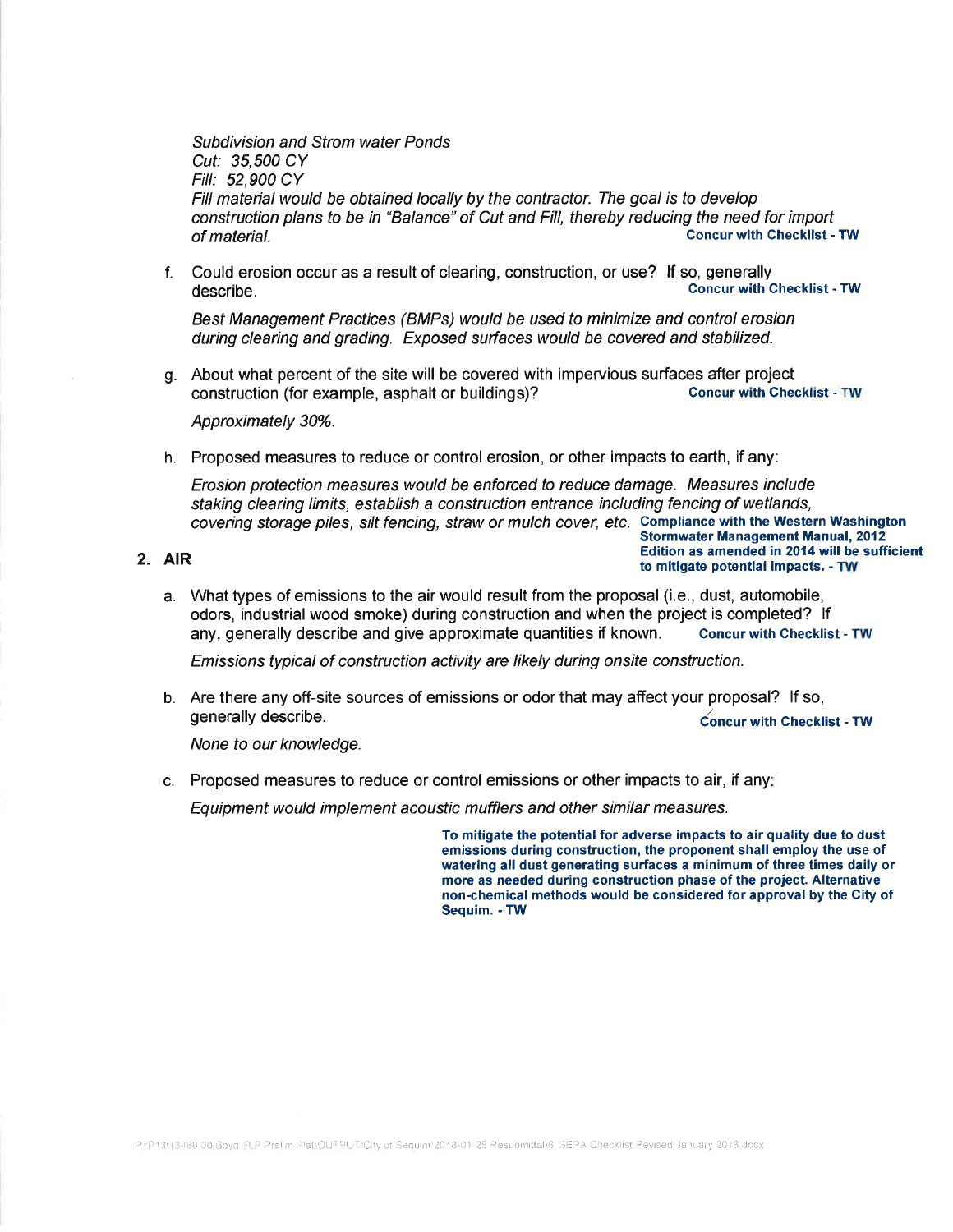### 3. WATER

### a. Surface:

1) ls there any surface water body on or in the immediate vicinity of the site (including year-round and seasonal streams, saltwater, lakes, ponds, wetlands)? lf yes, describe type and provide names. lf appropriate, state what stream or river it flows into. concur with Checktist - TW

Wetlands are located onsite. Please refer to the Critical Areas Report.

2) Willthe project require any work over, in, or adjacent to (within 200 feet) the described waters? If yes, please describe and attach available plans. Concur with Checklist - TW

Work will occur within 200' of the wetlands. BMP's will occur to protect aquatic features.<br>
Additionally, wetland buffers pursuant to the City's<br>
critical areas code will be maintained. - TW

3) Estimate the amount of fill and dredge material that would be placed in or removed from surface water or wetlands and indicate the area of the site that would be affected. lndicate the source of fill material.

None is anticipated. Concur with Checklist - TW

4) Will the proposal require surface water withdrawals or diversions? Give general description, purpose, and approximate quantities, if known.

NO. Concur with Checklist - TW

- 5) ls the proposal within a 1OO-year floodplain? lf so, note location on the site plan. No. No. 2008 2012 12:30 No. 2012 2013 2014 2015 2016 2017 2018 2019 2014 2015 2016 2017 2018 2019 2017 2018 201
- 6) Does the proposal involve any discharges of waste materials to surface waters? lf so, describe the type of waste and anticipated volume of discharge. NO. Concur with Checklist - TW

### b. Ground:

1) Will ground water be withdrawn, or will water be discharged to ground water? Give general description, purpose, and approximate quantities if known. concur with Checklist - TW

No water will be withdrawn. BMPs related to stormwater management will occur related to the collection, conveyance, storage, infiltration, and discharge of rain water.

2) Describe the waste material that will be discharged into the ground from septic tanks or other sources, if any (for example: domestic sewage; industrial, containing the following chemicals...; agricultural; etc.). Describe the general size of the system, the number of animals or humans the system(s) are expected to serve. Goncur with Ghecklíst - TW None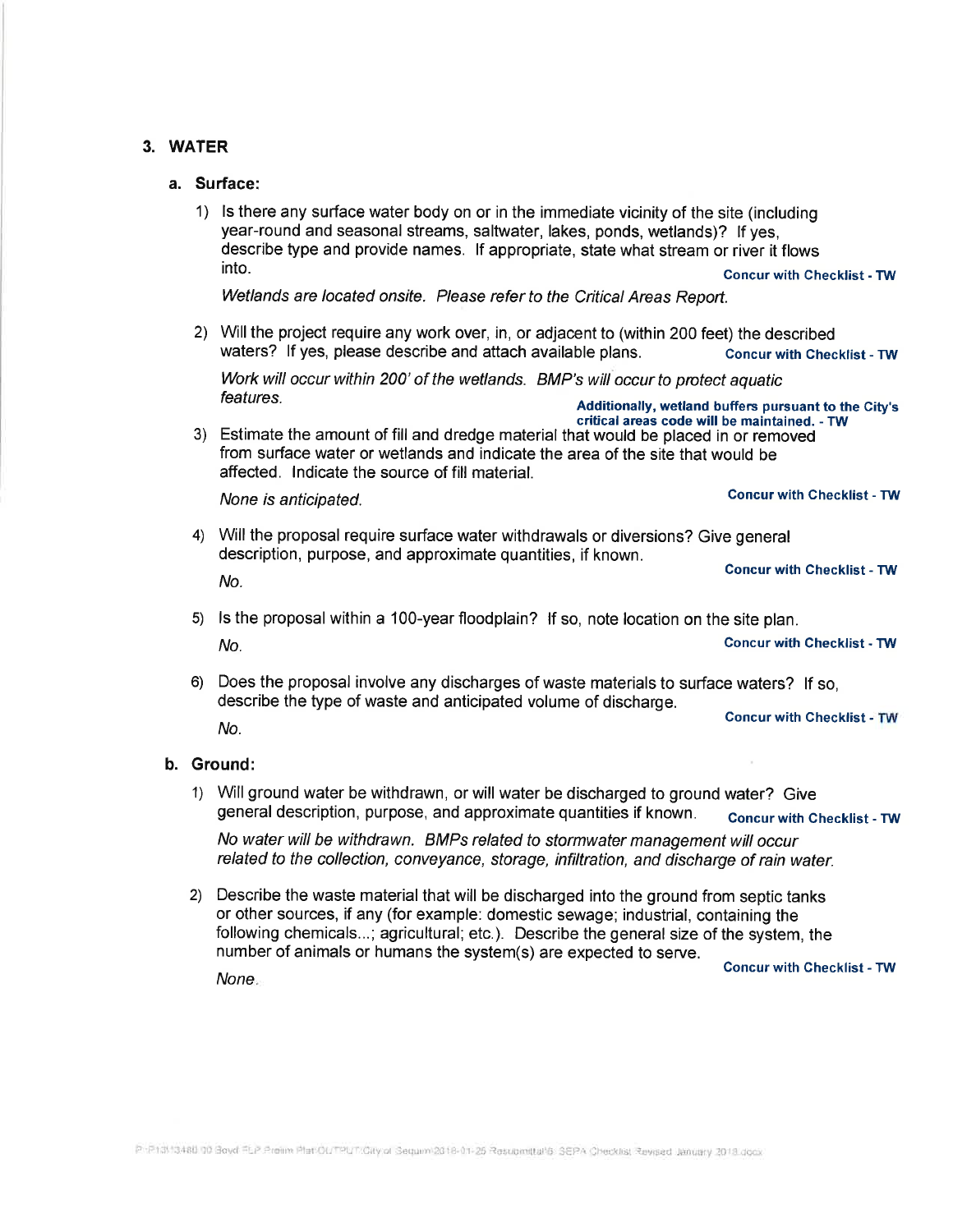### c. Water runoff (including stormwater):

1) Describe the source of runoff (including stormwater) and method of collection and disposal, if any (include quantities, if known). Where will this water flow? Will this water flow into other waters? lf so, describe.

Details of stormwater are located in the Stormwater Drainage Report. The primary source of runoff is rooftops, pavement, and lawns. Runoff will flow through water quality and infiltration/detention ponds. Stormwater collection, treatment, and infiltrationwill be in<br>conformance with the DOE 2012 Stormwater Manuagement Manual<br>for Western Washington amended 2014. - TW

2) Could waste materials enter ground or sunace waters  $\cdot$  if so, generatry describe. No. **Goncur with Checklist - TW Concur with Checklist - TW** 

d. Proposed measures to reduce or control surface, ground, and runoff water impacts:

Measures include control of runoff in a closed secure collection, conveyance, detention,

infiltration, and discharge system.  $A$  stormwater management plan and erosion and sedimentation<br>control plan in conformance with the DOE 2012 Stormwater 4. PLANTS **in the State of Management Manual for Western Washington amended 2014 will be** required.

a. Check or circle types of vegetation found on the site:

| deciduous tree: <mark>alder</mark> , <mark>maple</mark> ,  aspen,  other |  |  |  |  |
|--------------------------------------------------------------------------|--|--|--|--|
|--------------------------------------------------------------------------|--|--|--|--|

evergreen tree: fir, cedar, pine, other

shrubs, grass, pasture, crop or grain

wet soil plants: ˈ<mark>cattail</mark>, buttercup, bullrush, <mark>skunk cabbage</mark>, other

water plants: water lily, eelgrass, milfoil, other Goncur with checklist - TW

other types of vegetation:

b. What kind and amount of vegetation will be removed or altered?

The property is currently a pasture with scattered trees. The pasture would be converted<br>to a residential paighborhood with new trees to a residential neighborhood with new trees.

c. List threatened or endangered species known to be on or near the site.

None identified on site. Goncur with Checklist - TW

d. Proposed landscaping, use of native plants, or other measures to preserve or enhance vegetation on the site, if any:

Street and park planting will include City approved species. concur with Checklist - TW

### 5. ANIMALS

a. Circle any birds and animals which have been observed on or near the site or are known to be on or near the site: 'Concur with Checklist - TW

birds: hawk, heron, eagle, <mark>songbirds</mark>, other:

mammals: deer, bear, elk, beaver, other:

fish: bass, salmon, trout, herring, shellfish, other: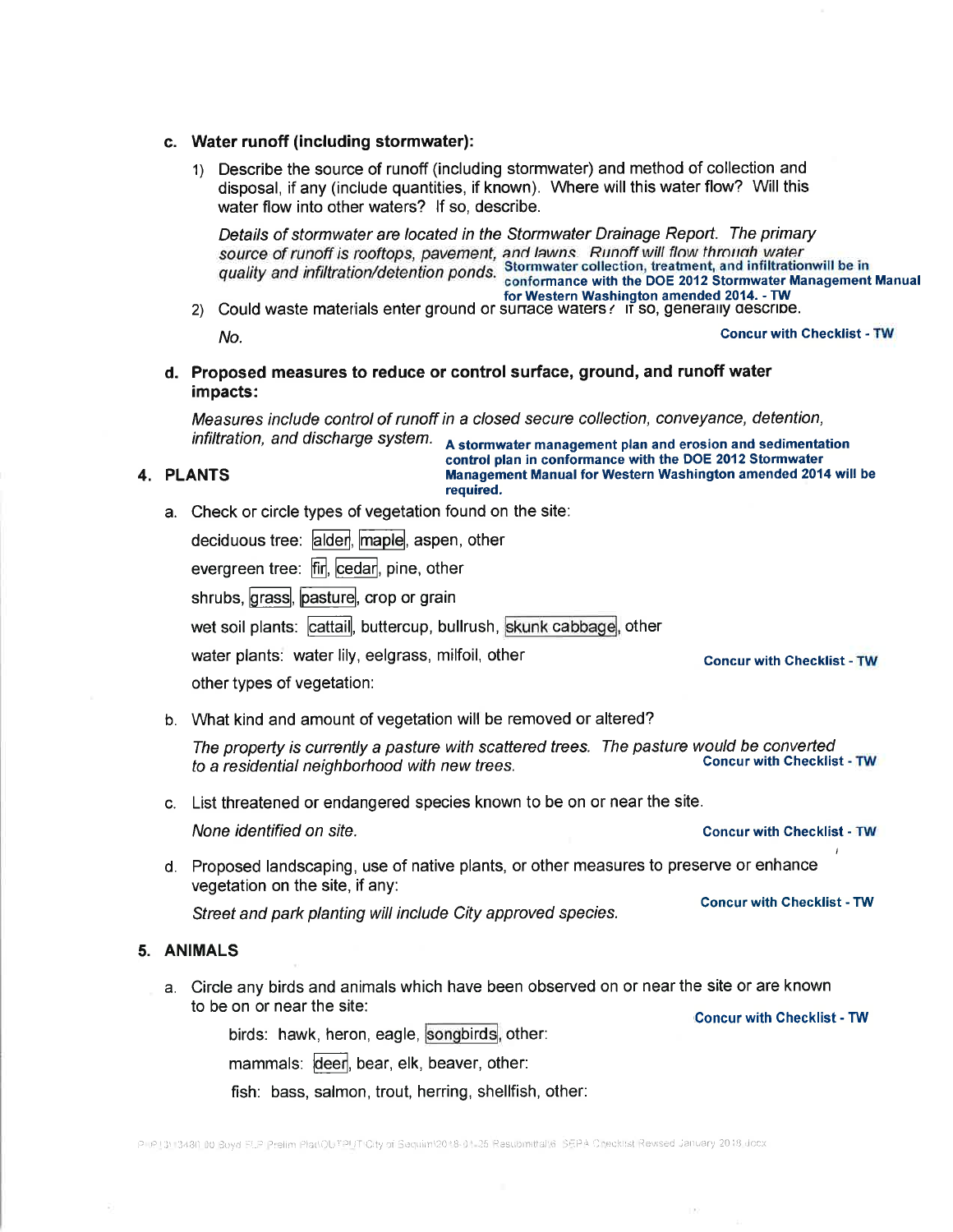- b. List any threatened or endangered species known to be on or near the site. None identified. Concur with Checklist - TW
- c. ls the site part of a migration route? lf so, explain. NO. Concur with Checklist - TW
- d. Proposed measures to preserve or enhance wildlife, if any: Preservation of trees on the northwest escarpment. Concur with Checklist - TW

### 6. ENERGYAND NATURAL RESOURCES

a. What kinds of energy (electric, natural gas, oil, wood stove, solar) will be used to meet the completed project's energy needs? Describe whether it will be used for heating, manufacturing, etc. concur with checklist. - Tw

Electricity for lighting and heating.

b. Would your project affect the potential use of solar energy by adjacent properties? lf so, exally describe. The personal describer of solar energy by adjacent properties: Thiso,<br>generally describe. Concur with Checklist. - TW

No.

c. What kinds of energy conservation features are included in the plans of this proposal? List other proposed measures to reduce or control energy impacts, if any:

Homes may include conservation features. Building construction will comply with current Washington State

Energy Code requirements. - TW

### 7. ENVIRONMENTAL HEALTH

a. Are there any environmental health hazards, including exposure to toxic chemicals, risk of fire and explosion, spill, or hazardous waste that could occur as a result of this proposal?

No.

1) Describe special emergency services that might be required.

Conventional police and fire services. Concur with Checklist. - TW

2) Proposed measures to reduce or control environmental health hazards, if any: Environmental hazards would require prompt attention by Contractors.

b. NOiSe: Concur with Checklist. - TW

- 1) What types of noise exists in the area which may affect your project (for example traffic, equipment operation, other)? Concur with Checklist. - TW None.
- 2) What types and levels of noise would be created by or associated with the project on a short-term or a long-term basis (for example: traffic, construction, operation, other)? lndicate what hours noise would come from the site.

Noise typicat of residentiat neighborhood construction.

**Concur with Checklist. - TW**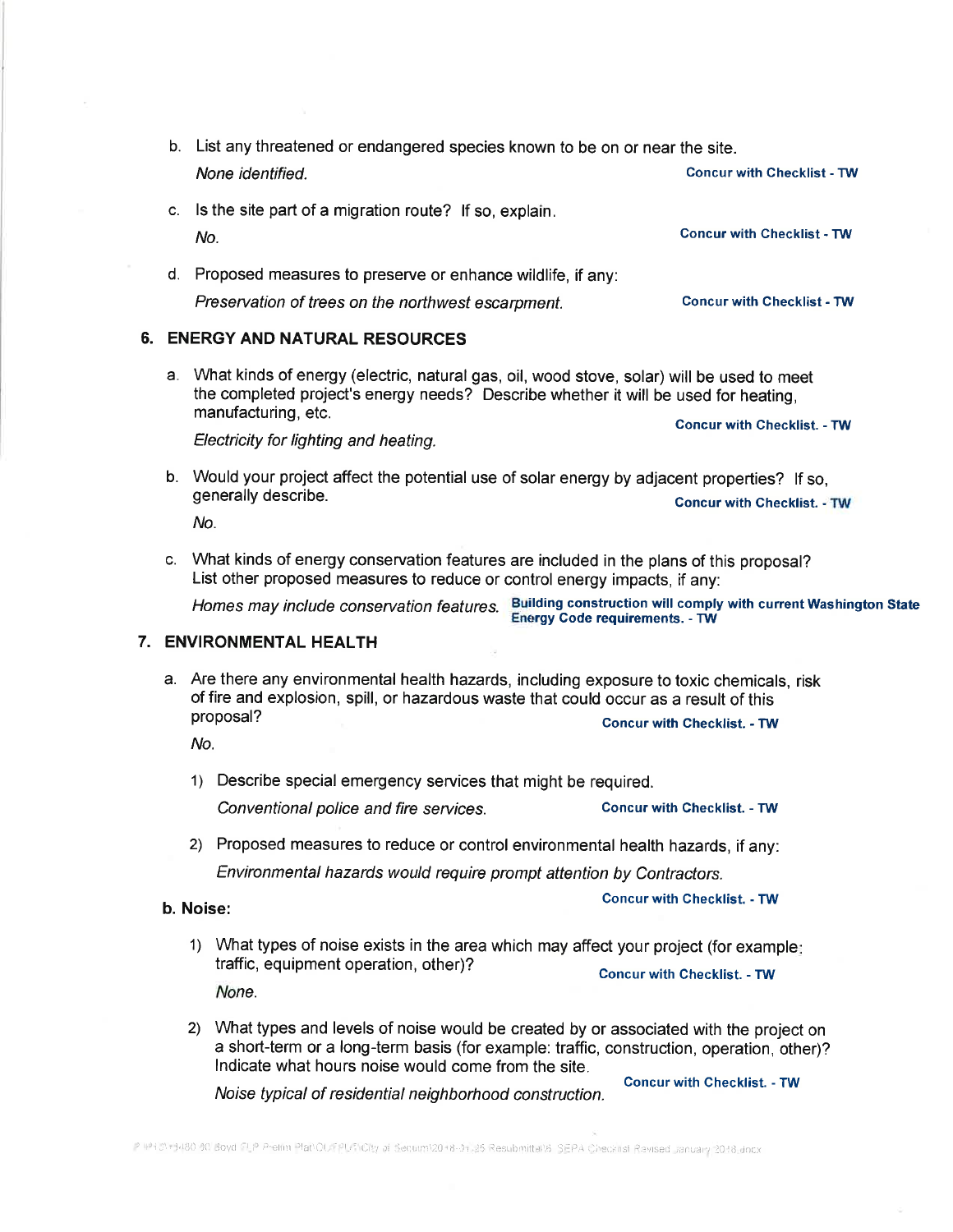3) Proposed measures to reduce or control noise impacts, if any.

Construction work hours would be limited to allowable times per Sequim City Code.

Sequim codes do not regulate construction hours. To mitigate the potential for 8. LAND AND SHORELINE USE noise impacts, construction activities through complete buildout shall be limited from 7:30 am to 7:00 pm Monday through Saturday. - TW

- a. What is the current use of the site and adjacent properties? There is residential development at urban densities to the east of the northern<br>Rural. portion of the subject property and also to the west of the subject proeprty. - TW
- b. Has the site been used for agriculture? lf so, describe. Yes, grazing. Concur with Checklist. - TW
- c. Describe any structures on the site. None. Concur with Checklist. - TW
- d. Will any structures be demolished? lf so, what? **N/A** Concur with Checklist. - TW
- e. What is the current zoning designation of the site? R-ll is interest to the current zoning designation is R 4-8, a single foamily residential resolution. The current zoning designation is R 4-8, a single foamily residential
- <sup>f</sup>. What is the current comprehensive plan classification of the site? Residential. The current Comprehensive Plan designation of the site is SFR (Single<br>Family REsidential). - TW
- g. lf applicable, what is the current shoreline master program designation? **N/A**
- h. Has any part of the site been classified as an "environmentally sensitive" area? If so,<br>specify. Yes. Wetlands, erosion hazard and landslide hazard are Yes. Wetlands, erosion hazard and landslide hazard areas; all subject to please refer to Critical Areas Report.
- Approximately how many people would reside or work in the completed project? Assuming 2-4 individuals per home, approximately 200-400 people. Concur with Ghecklist. - TW
- j. Approximately how many people would the completed project displace? None. Concurwith Checklist. -TW
- Concur with Checklist. TW k. Proposed measures to avoid or reduce displacement impacts, if any **N/A**
- Proposed measures to ensure the proposal is compatible with the existing and projected 1. land uses and plans, if any:<br>
The proposed single family<br>
The proposed single family<br>
residential use is compatible Residential neighborhood is adjacent to the property's north side. with the surrounding single

family residential uses and single family residential zoning. - TW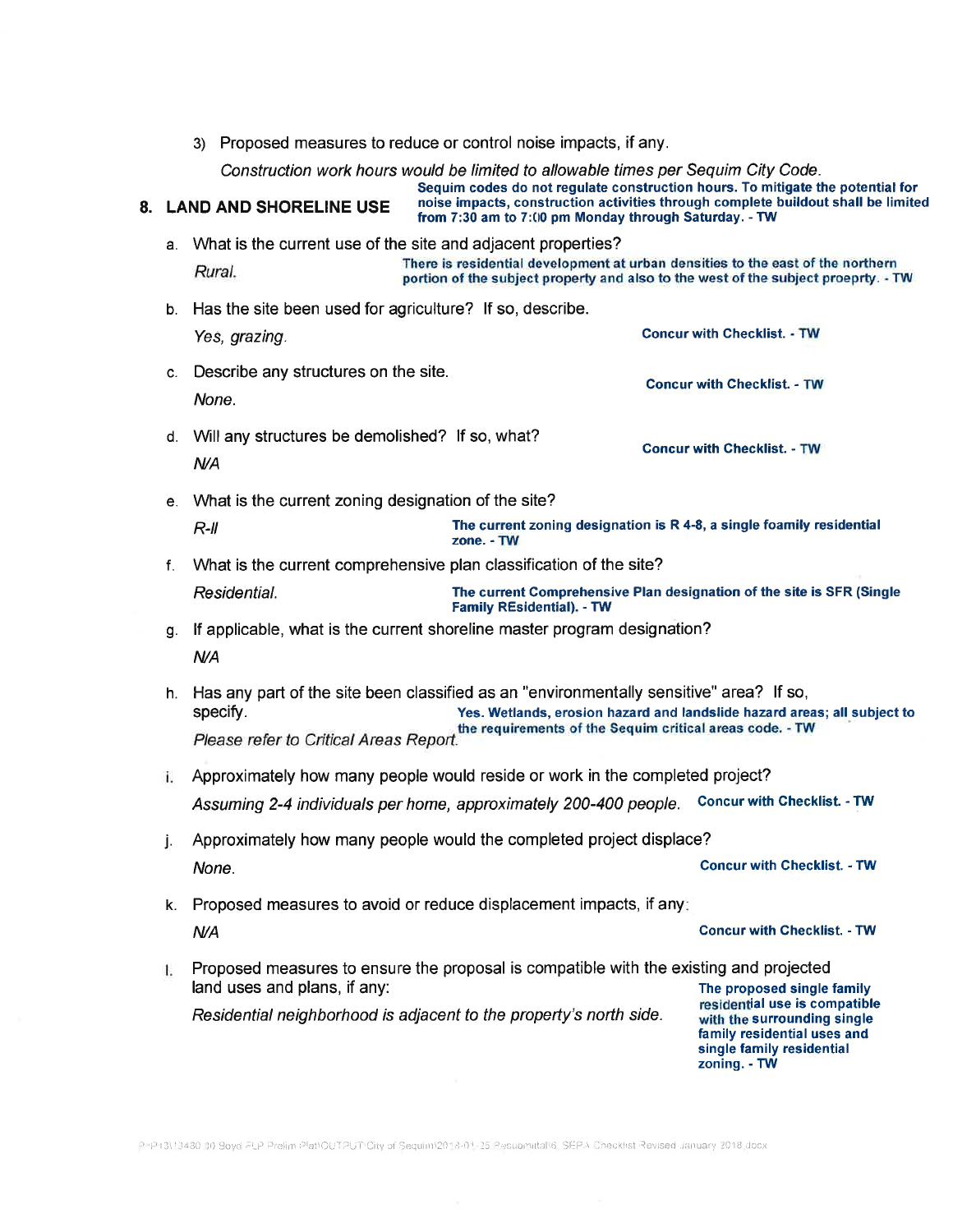### 9. HOUSING

a. Approximately how many units would be provided, if any? lndicate whether high, middle, or low-income housing. Concur with Checktist. - TW

97 new homes at the middle income level.

- b. Approximately how many units, if any, would be eliminated? lndicate whether high, middle, or low-income housing. Concur with Checklist. - TW None.
- c. Proposed measures to reduce or control housing impacts, if any:  $N$ <sup>/</sup>A  $\sim$   $N$   $\sim$   $N$   $\sim$   $N$   $\sim$   $N$   $\sim$   $N$   $\sim$   $N$   $\sim$   $N$   $\sim$   $N$   $\sim$   $N$   $\sim$   $N$   $\sim$   $N$   $\sim$   $N$   $\sim$   $N$   $\sim$   $N$   $\sim$   $N$   $\sim$   $N$   $\sim$   $N$   $\sim$   $N$   $\sim$   $N$   $\sim$   $N$   $\sim$   $N$   $\sim$   $N$   $\sim$   $N$   $\sim$

### 10. AESTHETICS

a. What is the tallest height of any proposed structure(s), not including antennas; what is the principal exterior building material(s) proposed?

Homes would be 1- or 2-story. Exterior materials may be wood, vinyl, or hardiboard. Concur with Checklist. - TW

- b. What views in the immediate vicinity would be altered or obstructed? Near range views from South  $7<sup>th</sup>$  Avenue would be altered, none obstructed.
- Concur with Checklist. TW c. Proposed measures to reduce or control aesthetic impacts, if any: Attractive homes and neighborhood landscape. Concur with Checklist. - TW

### 11. LIGHT AND GLARE

- a. What type of light or glare will the proposal produce? What time of day would it occur? Street lighting would be provided in accordance with City code. Concur with Checklist. - TW
- b. Could light or glare from the finished project be a safety hazard or interfere with views? NO. Concur with Checktist. - TW
- c. What existing off-site sources of light or glare may affect your proposal? None anticipated. Concur with checklist. - TW
- d. Proposed measures to reduce or control light and glare impacts, if any:<br>Adherence to the lighting requ<br>Sequim Municipal Code. TW Adherence to the lighting requirements of the

### 12. RECREATION

- a. What designated and informal recreational opportunities are in the immediate area? Neighborhood parks and hiking trails are proposed. Concur with Checklist. - TW
- b. Would the proposed project displace any existing recreational uses? lf so, describe. NO. Concur with Checkfist. - TW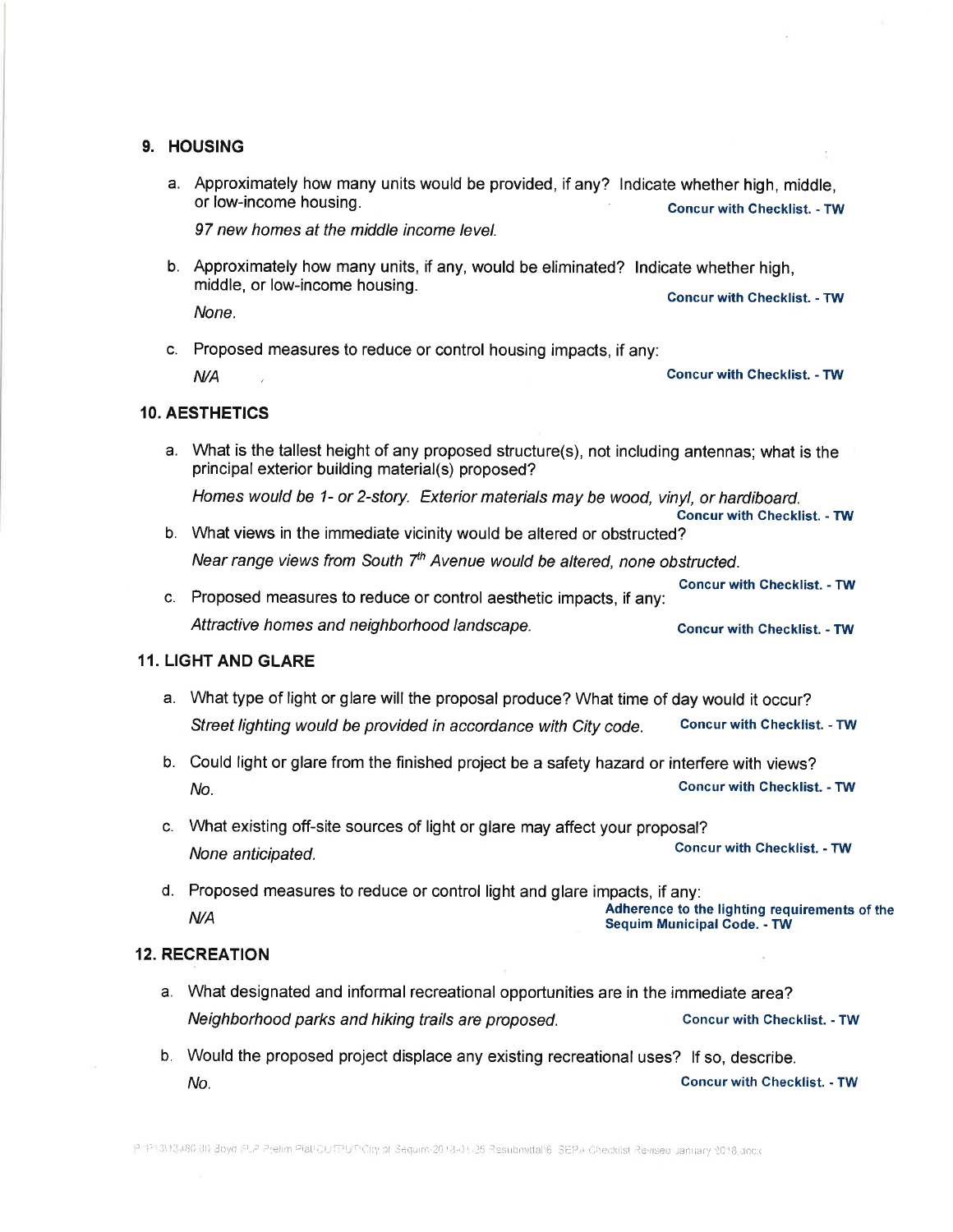c. Proposed measures to reduce or control impacts on recreation, including recreation<br>conportunities to be provided by the project or applicant, if any. Park impact fees will be required opportunities to be provided by the project or applicant, if any. Park impact fees will be requin<br>for each residential unit. - TW Neighborhood parks as well as propefty taxes to support local parks.

### 13. HISTORIC AND CULTURAL PRESERVATION

a. Are there any places or objects listed on, or proposed for, national, state, or local preservation registers known to be on or next to the site? lf so, describe. None identified. Concur with checklist. - TW

- b. Generally describe any landmarks or evidence of historic, archaeological, scientific, or cultural importance known to be on or next to the site. Concur with Checklist. - TW None.
- c. Proposed measures to reduce or control impacts, if any:<br>The proponent will be required to stop work and immediately notify the<br>City of Sequim, the Jamestown S'Klallm Tribe, and the Washington State

# Office of Archaeology and Historic Preservation if any historical or 14. TRANSPORTATION archaeological artifacts are uncovered during development. - TW

ldentify public streets and highways serving the site, and describe proposed access to the existing street system. Show on site plans, if any. Concur with Checklist. - TW

Access to the property would be from South  $7<sup>th</sup>$  Avenue.

b. ls the site currently served by public transit? lf not, what is the approximate distance to the nearest transit stop? The nearest transit stop?

Not to our knowledge.

c. How many parking spaces would the completed project have? How many would the project eliminate? Concur with Checklist. - TW

Proposed: 4 per home plus on-street parking Eliminated: none

d. Will the proposal require any new roads or streets, or improvements to existing roads or streets, not including driveways? lf so, generally describe (indicate public or private).

Yes, please refer to the preliminary plat layout in the plan set. Concur with Checklist. - TW

e. Will the project use (or occur in the immediate vicinity on water, rail, or air transportation? If so, generally describe. Concur with checklist. - TW

No.

f. How many vehicle trips per day would be generated by the completed project? lf known, indicate when peak volumes would occur. The concurwith Checklist. - TW

Up to 932 ADT (Average Daily Trips) PM peak = 99 trips

g. Proposed measures to reduce or control transportation impacts, if any: Payment of traffic mitigation fees. The Concur with Checklist. - TW

PHP13\13480-00-Boyd-FLP-Prelim-PlattOUTPUT\City-of-Sequimt2018-01-25 Resubmittans-SEPA-Checklist Revised January 2018-docx